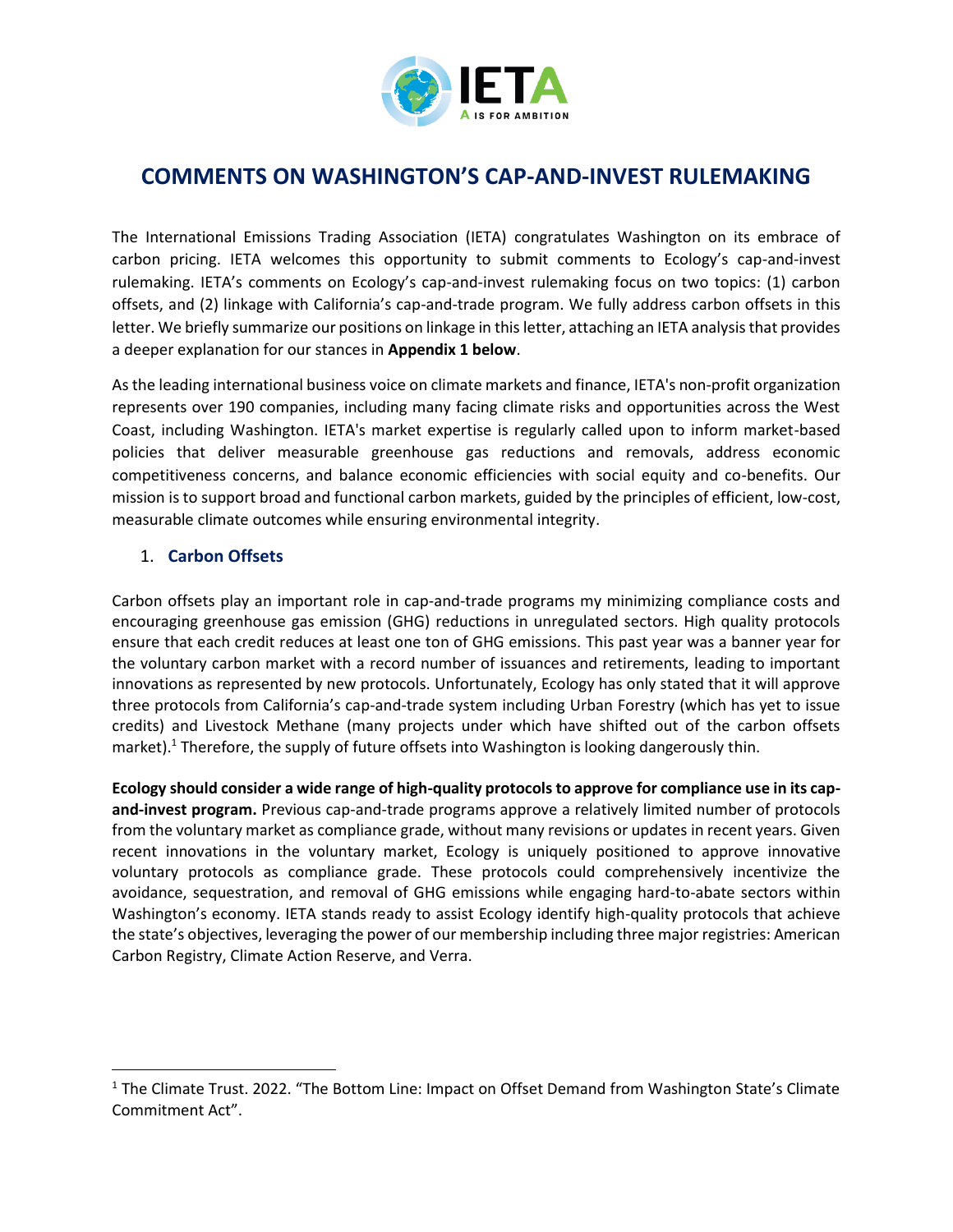

## 2. **Linkage with California**

Linkage plays a central role in cap-and-trade programs by showcasing climate leadership, minimizing compliance costs, and improving market functioning. Since its inception, IETA has supported efforts to link carbon markets. More recently, IETA has contributed to the academic literature on linkage. $2$ Continuing in this tradition, IETA has performed an initial analysis of linking Washington's and California's carbon pricing programs, which is attached to this comment. This initial analysis makes the case for linkage, while highlighting certain areas where Washington would benefit from adopting California's design. Researchers have identified this approach of "incrementally aligning" as a promising strategy to make progress toward linking programs and toward ensuring that the long-term stability of linkage.<sup>3</sup> IETA **recommends that Ecology consider further aligning its design to that of California's carbon pricing program including in relation to noncompliance penalties, price ceilings, and cap setting.** 

<sup>&</sup>lt;sup>2</sup> Edmonds et al. 2021. "How Much Could Article 6 Enhance Nationally Determined Contribution Ambition

Toward Paris Agreement Goals Through Economic Efficiency?". *Climate Change Economics* 12(02).

<sup>&</sup>lt;sup>3</sup> Burtraw, Dallas, Palmer, Karen, Munnings, Clayton, Weber, Paige and Matt Woerman. 2013. "Linking by Degrees: Incremental Alignment of Cap-and-Trade Markets". Resources for the Future Discussion Paper 13-04.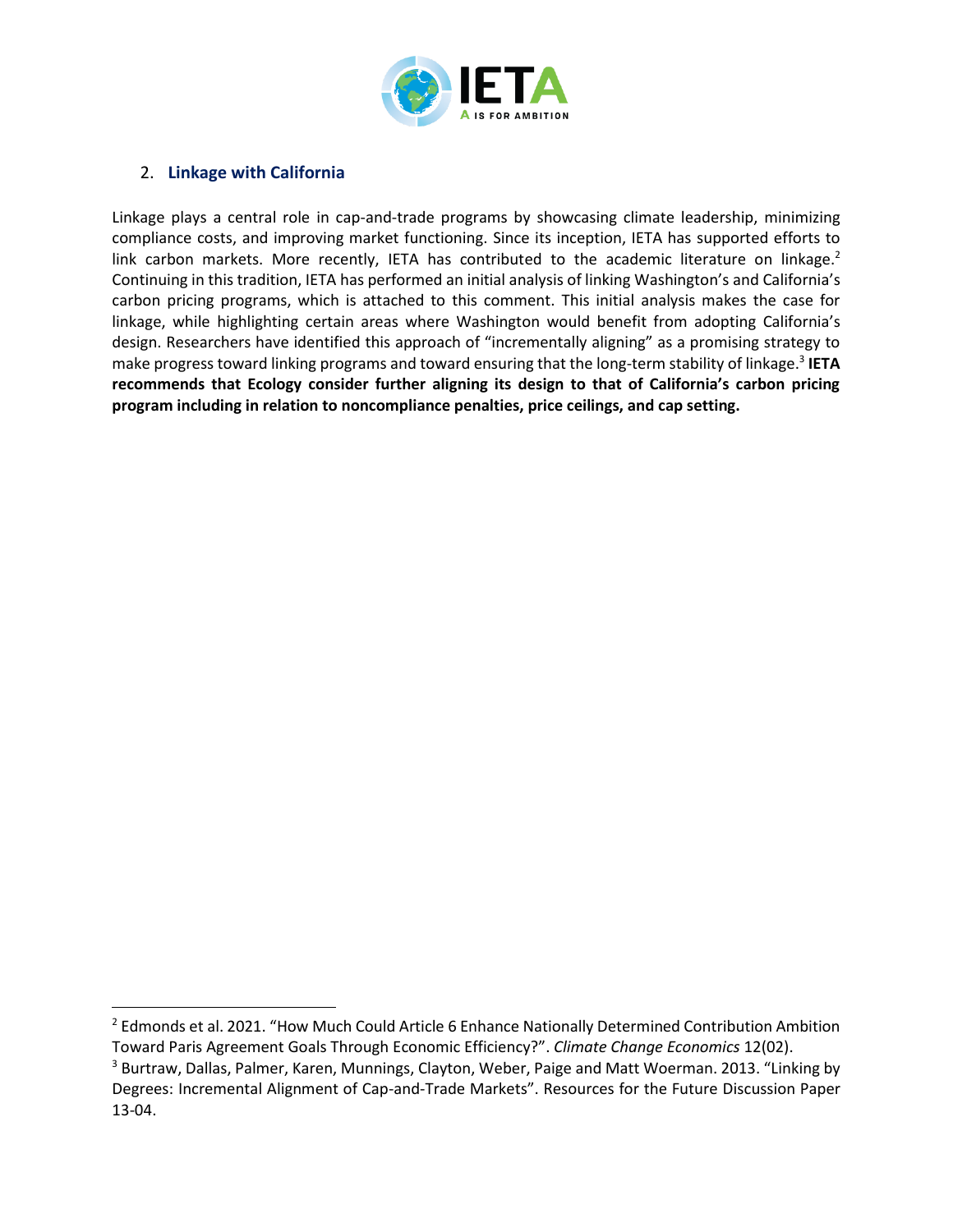

# **APPENDIX 1**

# **A Roadmap for Linkage Aligning California and Washington's Carbon Prices**

# **1. Background on Carbon Pricing in California and Washington**

Carbon pricing is an effective approach for reducing greenhouse gas (GHG) emissions that fuel climate change. Carbon prices are usually implemented through a carbon trading or carbon taxation program. Regulators around the world are increasingly deploying carbon pricing to complement their existing policy approaches.<sup>4</sup> Currently, more than 65 carbon prices regulate nearly 22 percent of global emissions, a steep increase from previous years.<sup>5</sup> These programs collectively raised over 48 billion USD worth of revenue in 2019,<sup>6</sup> much of which is reinvested into communities that bear the brunt of the adverse impacts caused by our changing climate. Moreover, recent studies provide evidence that these programs also substantially reduce GHG emissions, even when carbon price levels are relatively low.<sup>7</sup>

California and Washington are among the jurisdictions that have chosen to place price carbon. California's cap-and-trade program started in 2013 and is one of the largest carbon markets in the world with a cap of 334 million metric tons of GHG emissions in 2020. The program covers the electricity, transportation, and industrial sectors. The program has raised over 13 billion USD for the State,<sup>8</sup> 57 percent of which has been reinvested into disadvantaged and low-income communities.<sup>9</sup> Moreover, in addition to reducing GHG emissions, the program has substantially reduced local air pollution in disadvantaged communities.<sup>10</sup>

The California program has taken on a gradually more prominent role in the state's climate policy mix. In its initial iteration, regulators designed the program to achieve roughly 10 percent of the state's 2020 climate target.<sup>11</sup> In this context, the role of the program was primarily to serve as a backstop, dynamically

<sup>4</sup> Carhart, Mark, Litterman, Bob, Munnings, Clayton and Olivia Vitali. 2021. "Measuring Comprehensive Carbon Prices of National Policies". *Climate Policy*.

<sup>5</sup> World Bank Group. 2021. Carbon Pricing Dashboard.

<sup>6</sup> Institute for Climate Economics. 2020. Global Carbon Accounts 2020.

<sup>7</sup> Bayer, Patrick and Michael Aklin. 2020. "The European Union Emissions Trading System Reduce CO2 Emissions Despite Low Prices". *Proceedings of the National Academies of Sciences* 117(16): 8804-8812; Murray, Brian and Peter Maniloff. 2015. "Why Have Greenhouse Gas Emissions in RGGI States Declined? An Econometric Attribution to Economic, Energy Market, and Policy Factors". *Energy Economics* 51: 581- 589.

<sup>8</sup> California Climate Investments. 2021. 2021 Mid-Year Update Report.

<sup>9</sup> Breslow, Marc and Ruby Wincele. 2020. "Cap-and-Trade in California: Health & Climate Benefits Greatly Outweigh Costs". ClimateXChange Report.

<sup>&</sup>lt;sup>10</sup> Hernandez-Cortes, Dane and Kyle Meng. 2020. "Do Environmental Markets Cause Environmental Injustice? Evidence from California's Carbon Market". NBER Working Paper.

<sup>&</sup>lt;sup>11</sup> California Air Resources Board. 2008. Climate Change Scoping Plan: A Framework for Change.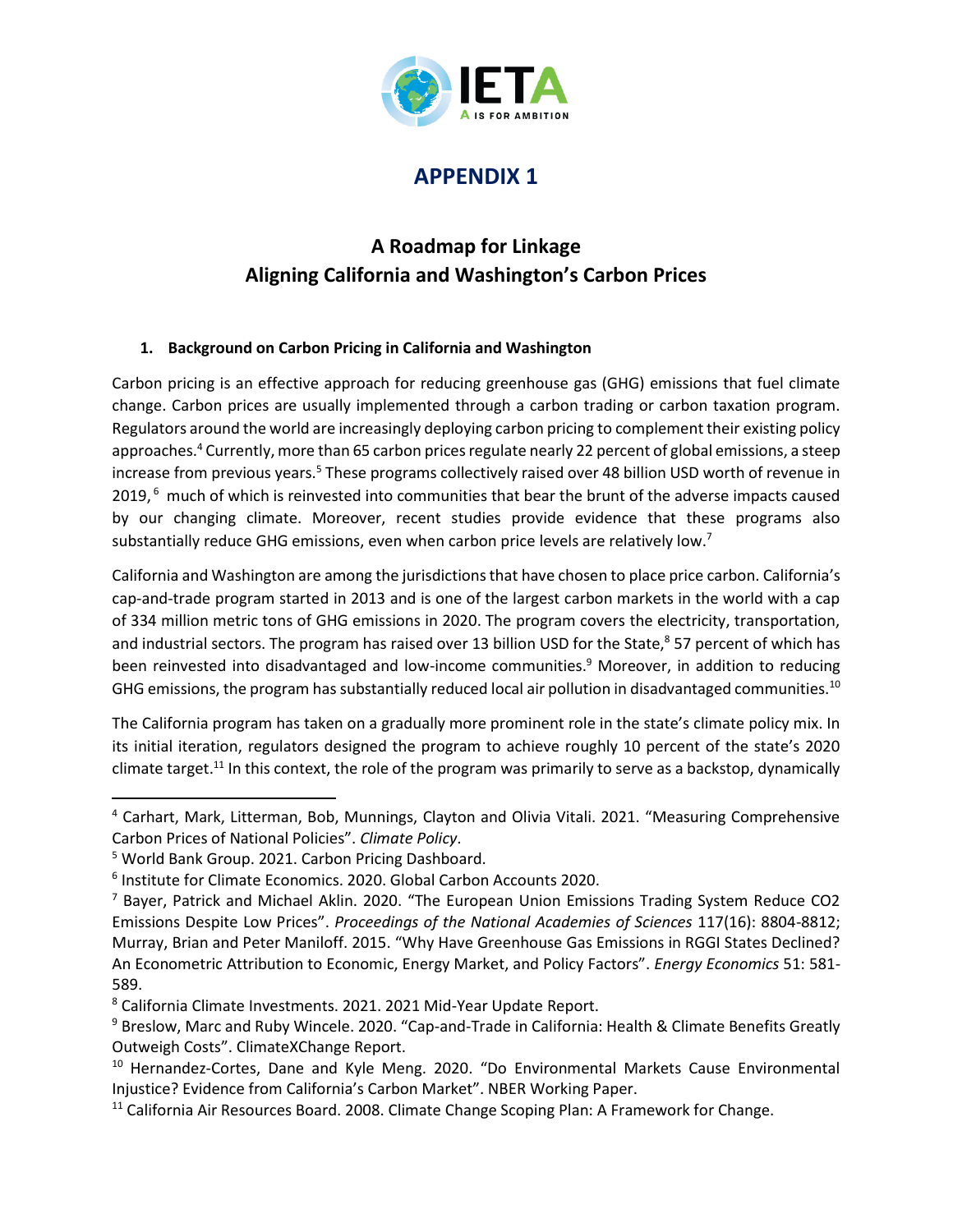

ramping up abatement if any of California's numerous other climate emission reduction policies, which were slated to do the heavy lifting, failed to achieve their intended reduction targets.<sup>12</sup> The initial program iteration served this role admirably, contributing to the achievement of California's 2020 statewide climate target in 2017, three years ahead of schedule. $^{13}$ 

Subsequently, regulators carved out a more vital role by designing the program to achieve roughly 40 percent of the state's more stringent 2030 climate target.<sup>14</sup> Compliance entities are now responding by drawing down their allowance banks and ramping up demand, resulting in recent carbon prices just under 30 USD per ton. Under these new circumstances, California's Legislative Analyst's Office predicts that the program could raise up to three billion USD during the next fiscal year.<sup>15</sup>

Washington's nascent cap-and-invest program originates from the passage of the Climate Commitment Act (CCA) in April 2021, resulting from compromise legislation signed by Governor Inslee arising from collaboration between local regulated businesses, environmental nonprofit organizations, and environmental justice communities. The legislation resembles California's cap-and-trade program but also includes novel features and approaches to price management, carbon offsetting, and environmental justice. The state regulator (the Department of Ecology, hereafter referred to as "Ecology") must expeditiously promulgate the program by January 2023. As such, Ecology immediately started several rulemakings to flesh out the details of the program.

These rulemakings are governed through the Washington Administrative Procedure Act, which contains specific requirements that are important to understand since Ecology must satisfy these requirements as it promulgates rules to implement the CCA. There are three major phases in a typical rulemaking process: (1) the Announcement Phase, (2) the Proposal Phase, and (3) the Adoption Phase. The Announcement and Proposal phases are collectively referred to as the "rule development phase." The Announcement Phase is initiated once the Pre-Proposal Statement of Inquiry (CR-101) form has been filed with the Washington State Code Reviser's Office for publishing in the Washington State Register. Informal comments (not part of the official record) may be submitted during this phase.

The Proposal Phase (CR-102 form) involves officially proposing draft rule language and inviting the public to comment. The CR-102 form also contains the intended adoption date of the rule. Formal public comment (which becomes part of the official record) may be submitted in writing by the deadline specified under CR-102 and/or orally during a scheduled hearing. A rule is officially adopted through the filing of CR-103 form and becomes effective 31 days after the form is filed. The APA allows a rule to be adopted as soon as 28 days, but no more than 180 days, after the CR-102 form is published in the

<sup>&</sup>lt;sup>12</sup> Katelyn Roedner-Sutter. 2017. "California Adopts Climate Game Plan for 2030". Blog Published by Environmental Defense Fund.

<sup>&</sup>lt;sup>13</sup> Barboza, Tony and Julian Lange. 2018. "California Hit Its Climate Goal Early—But its Biggest Source of Pollution Keeps Rising". Article Published by the Los Angeles Times.

<sup>&</sup>lt;sup>14</sup> California Air Resources Board. 2017. California's 2017 Climate Change Scoping Plan: The Strategy for Achieving California's 2030 Greenhouse Gas Target.

<sup>&</sup>lt;sup>15</sup> Legislative Analyst's Office. 2021. Cap-and-Trade Auction Update and Greenhouse Gas Reduction Fund Projections.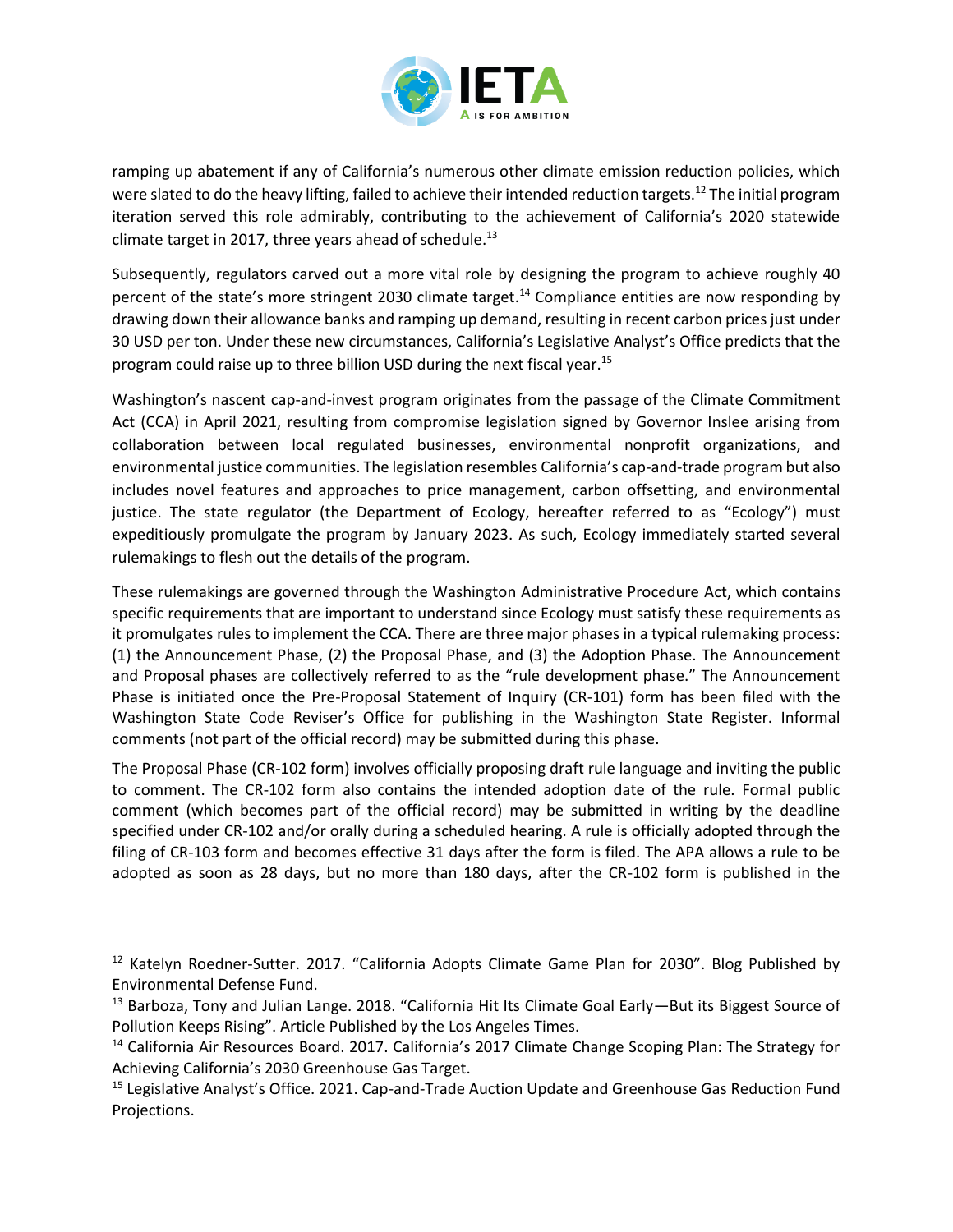

Washington State Register. No rule can be adopted before the intended adoption date given on the CR-102 form.

Ecology announced three proposed rules to implement the CCA shortly after its passage, in response to the short implementation dates outlined by the Legislature, signaling a swift move towards program launch. The rule development phase relating to two of the three rules (concerning eligibility of EITE industries for no cost allowances and concerning various administrative and reporting rules) concluded as of October 2021. The third rule, involving "elements to support the operation and function of the capand-invest program" (which includes program registration requirements, allowance allocation and budget for the first compliance period, auction floor price, emissions containment reserve, procedures and protocols for establishing offset projects, enforcement provisions, and sale of allowances and recognition of compliance instruments) closes for comment on January 26, 2022.

#### **2. Formal Linkage and Incremental Alignment**

As California's program continues its evolution to address new state carbon neutrality goals, while Washington's program takes its first steps, it is critical that these jurisdictions explore ways to learn from one another and expand their collaboration. One approach is to formally link carbon pricing programs by allowing companies in each jurisdiction to buy and retire allowances from the other jurisdiction to satisfy compliance requirements.<sup>16</sup> This is the approach originally conceived of by the Western Climate Initiative—to which California and Washington are both parties—and it is the approach California chose to take with Quebec when they formally linked their programs in 2014.

Economists have carefully studied the benefits of formal linkage. Fundamentally, formal linkage leads to a single allowance price across all linked jurisdictions, thereby reducing total costs to final consumers without sacrificing environmental benefits.<sup>17</sup> In turn, these cost reductions make it easier for regulators to achieve more ambitious climate targets and lower overall cap levels.<sup>18</sup> One study shows that if cost savings from a formally linked international carbon price were reinvested into enhanced ambition, then countries could double their emissions reductions by  $2030<sup>19</sup>$  Formal linkage also eliminates competitiveness impacts across jurisdictions, thereby reducing concerns over emissions leakage between linked jurisdictions.

Aside from environmental benefits, formal linkage offers greater certainty through two pathways. First, the larger number and broader type of entities that can trade with one another leads to improved liquidity and economic efficiency. This contributes to program performance by ensuring that the carbon price

<sup>&</sup>lt;sup>16</sup> Jaffe, Judson, Ranson, Matthew and Robert Stavins.2009. "Linking Tradable Permit Systems: A Key Element of Emerging International Climate Policy Architecture". *Ecology Law Quarterly* 36: 789-808.

<sup>&</sup>lt;sup>17</sup> Flachsland, Christian, Marschinski, Robert and Ottmar Edenhofer. 2009. "To Link or Not to Link: Benefits and Disadvantages of Linking Cap-and-Trade Systems". *Climate Policy* 9(4): 358-372.

<sup>18</sup> Bodansky, Daniel, Hoedl, Seth, Metcalf, Gilbert and Robert Stavins. 2015. "Facilitating Linkage of Climate Policies Through the Paris Outcome". *Climate Policy*: 1-17.

<sup>&</sup>lt;sup>19</sup> Edmonds, James, Yu, Sha, McJeon, Haewon, Forrister, Dirk, Aldy, Jospeh, Hultman, Nathan, Cui, Ryna, Waldhoff, Stephanie, Clarke, Leon, de Clara, Stefano and Clayton Munnings. 2021. "How Much Could Article 6 Enhance Nationally Determined Contribution Ambition Toward Paris Agreement Goals Through Economic Efficiency?". *Climate Change Economics* 12(2).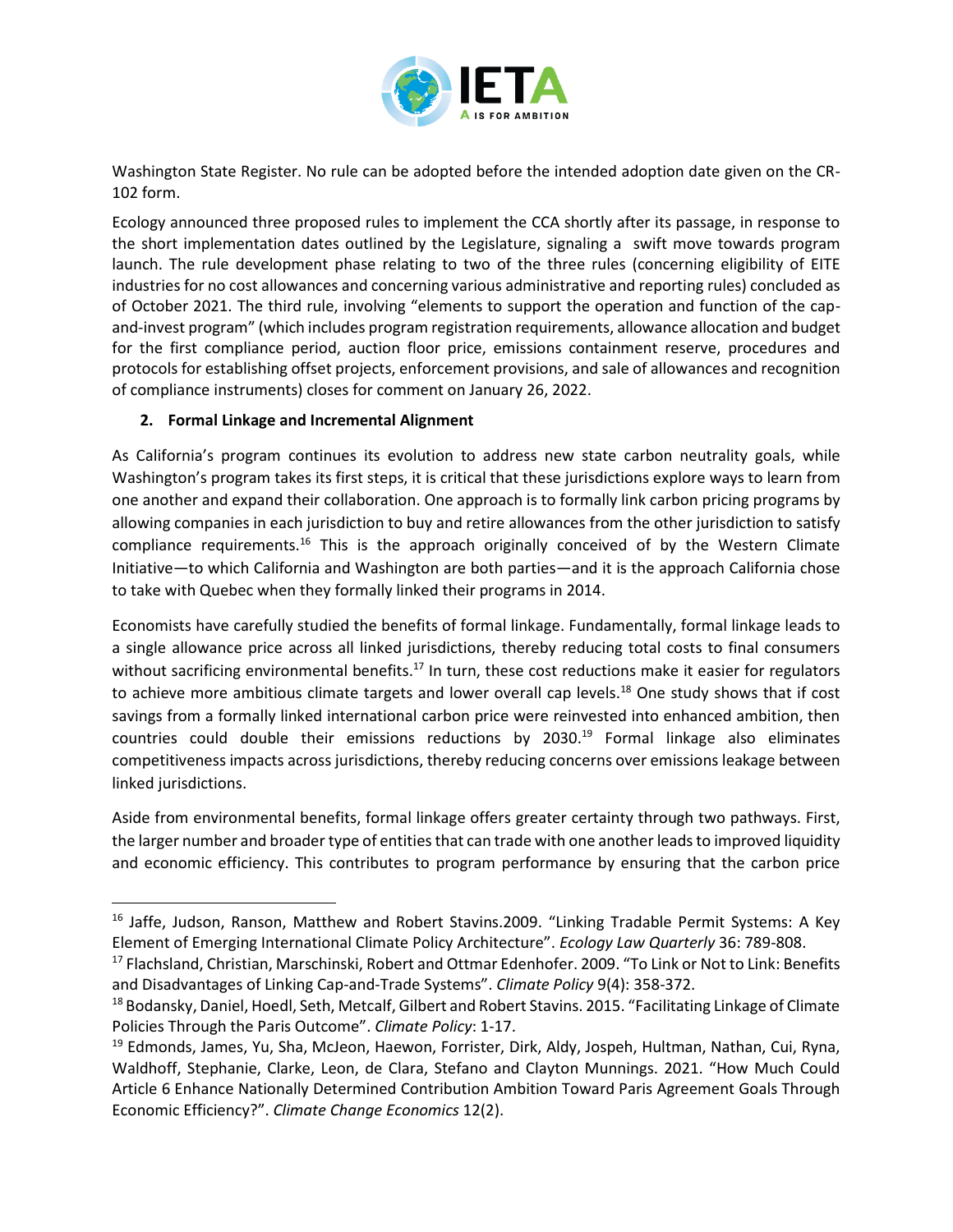

accurately reflects underlying abatement costs. Second, formal linkage can dampen carbon price volatility caused by regional variations, especially if critical factors such as seasonal weather or economic activity are imperfectly correlated across jurisdictions.<sup>20</sup> This is particularly pertinent to California and Washington, where electric loads peak at different times.

While the value of formal linkage is significant, there are at least two administrative challenges associated with such an approach. For these reasons, regulators may find formal linkage a slower process than typically anticipated, despite the apparent benefits. First, systems that are not formally linked from the beginning will inevitably be designed differently. Some of these design differences will need to be addressed before a formal link occurs to avoid unintended market outcomes while ensuring the environmental integrity of both programs. Thus, policy negotiations are a prerequisite to formal linkage.<sup>21</sup> Second, formal linkage can change incentives in subtle ways that could lead to an increase in emissions by incentivizing less stringent caps.<sup>22</sup> These incentives can be dulled or reversed with smart policy design, with several authors noting that formal linkage can decrease emissions by incentivizing more stringent caps.<sup>23</sup> It is therefore important to harmonize designs and align incentives to avoid increasing emissions and encourage decreasing emissions.

A complementary approach is to pursue "linkage by degrees," which celebrates the incremental alignment of policy designs and implementation strategies between carbon pricing programs.<sup>24</sup> Further harmonizing carbon price designs across jurisdictions allows regulators to capture a substantial portion of the economic and environmental benefits typically associated with formal linkage, without executing a formal linkage. For example, two programs might align the level of their price floors and price ceilings, thereby increasing certainty for compliance entities and their consumers. In addition, aligned price floors and ceilings would mitigate, to some extent, concerns over competitiveness impacts and emissions leakage across jurisdictions that formal linkage would completely remedy. As another example, a program seeking to link with another program might align its approach to ensuring that carbon offsets are as of high quality as the other program, thereby guaranteeing environmental integrity and bolstering emissions reductions. These types of incremental alignments of policy design, facilitated by the sharing of best practices and earned expertise over time, strengthens the implementation of each carbon pricing program. In addition,

<sup>&</sup>lt;sup>20</sup> Burtraw, Dallas, Palmer, Karen, Munnings, Clayton, Weber, Paige and Matt Woerman. 2013. "Linking by Degrees: Incremental Alignment of Cap-and-Trade Markets". Resources for the Future Discussion Paper 13-04.

<sup>21</sup> Doda, Baran and Luca Taschini. 2017. "Carbon Dating: When Is It Beneficial to Link?". *Journal of the Association of Environmental and Resource Economists* 4(3):

<sup>&</sup>lt;sup>22</sup> For example, see Holtsmark, Bjart and Dag E. Sommervoll. 2012. "International Emissions Trading: Good or Bad?" *Economics Letters* 117: 362-364.

<sup>&</sup>lt;sup>23</sup> For example, see Mehling, Michael A., Metcalf, Gilbert E., and Robert N. Stavins. 2018. "Linking Climate Policies to Advance Global Mitigation". *Science* 350: 997-998.

<sup>&</sup>lt;sup>24</sup> Burtraw, Dallas, Palmer, Karen, Munnings, Clayton, Weber, Paige and Matt Woerman. 2013. "Linking by Degrees: Incremental Alignment of Cap-and-Trade Markets". Resources for the Future Discussion Paper 13-04.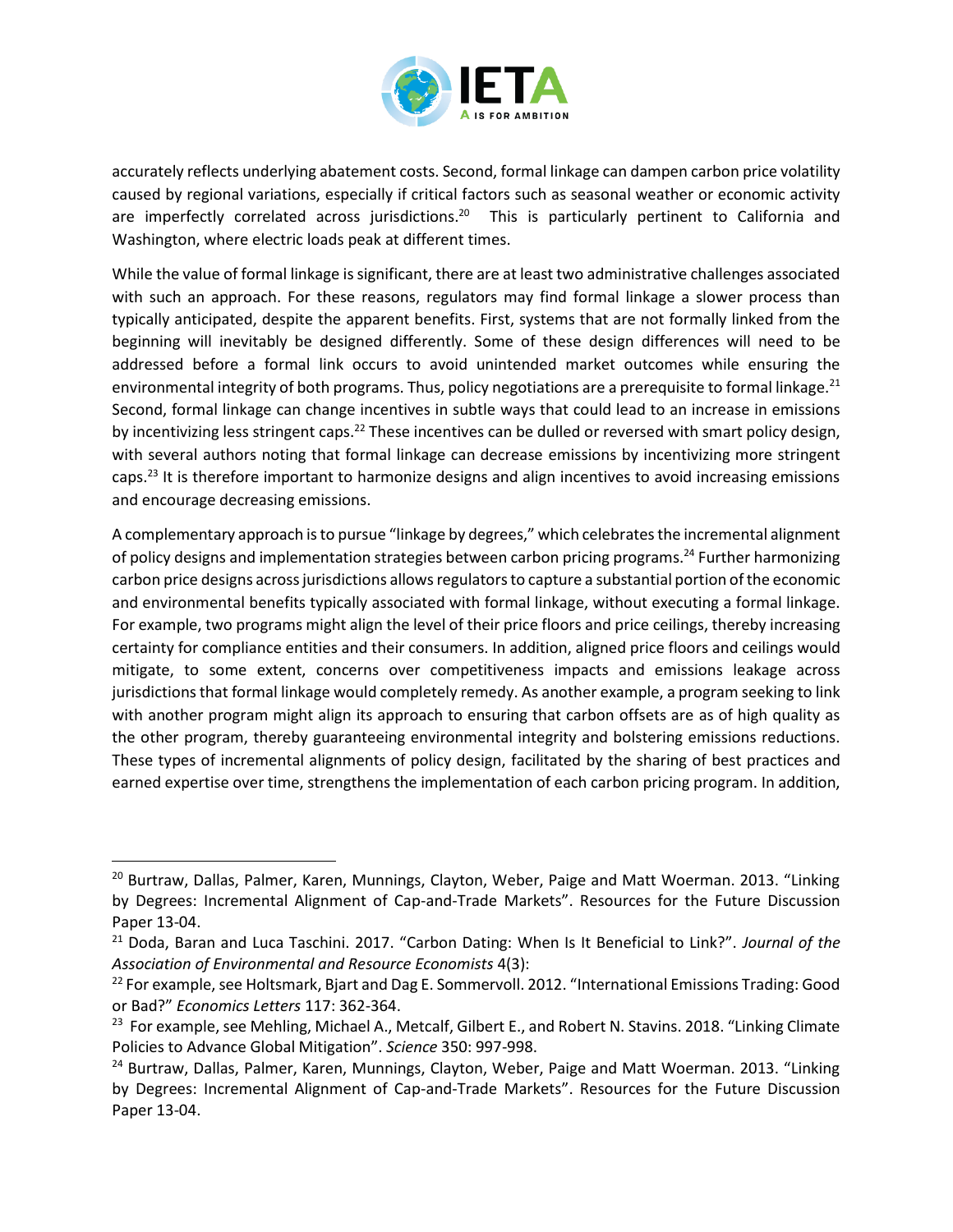

such "informal" linkage also smooths the path for formal linkage because program designs become increasingly compatible with progressive incremental alignment.

#### **3. Coordination Between California and Washington**

California and Washington each have rigorous processes to determine whether to accept a foreign program as a formally linked partner. In California, the board of the climate regulator (the California Air Resources Board, hereafter referred to as "CARB") approves linkage after a finding from the Governor that (among other issues) the program under consideration for linkage is at least as stringent as California's program. Thereafter, CARB must initiate a full rulemaking process to amend the carbon pricing program to accommodate the new link. By way of example, in 2013, Governor Jerry Brown directed CARB to undertake a number of additional steps prior to California's linkage with Québec, including a linkage readiness report, and CARB undertook a lengthy rulemaking process that resulted in a number of changes to California's program rules. In Washington, the CCA contains two sets of requirements. The first requires a formal linkage agreement that addresses a broad range of carbon pricing designs. The second relates to environmental justice, essentially requiring that any linkage agreement entered into by Ecology prevent against adverse effects on overburdened communities in both linked jurisdictions as well as achievement of Washington's climate targets.

These processes mean formal linkage comes with hurdles in the short term. Consistent with these shortterm costs, a representative from Ecology recently stated that "we're not going to be [formally linking with California] at the beginning [and] we don't know for sure when or if we will ever be linked".<sup>25</sup> However, both programs clearly aspire to formally link, and have already started laying the groundwork to be able to do so. The programs are already practicing informal linkage by sharing best practices and earned expertise. Ecology has already amended parts of its proposed regulation to mimic CARB's approach to "support [the] regulatory program and potential linkage"<sup>26</sup> and has noticed its explicit intent to "mirror rules from [CARB] for their offset program as soon as possible".<sup>27</sup> In addition, Washington recently signed an agreement with WCI Inc. to administer its online auctioning platform, which it already does for California.<sup>28</sup> This move allows for easy combining of auctions if a formal linkage were to be executed.

#### **4. A Roadmap for Alignment and Linking**

A coordinated approach between California and Washington's carbon pricing programs must move beyond the binary question of whether to formally link today. It is impractical to expect two programs that started at different times (under unique circumstances and with varying designs) to be ready to link at the outset. A pragmatic roadmap would appropriately characterize formal linkage as a longer-term objective best achieved through short-term harmonization of program design. This can be viewed as both a "no regrets" approach (since aligning program design offers its own benefit) and as a measured strategy

<sup>&</sup>lt;sup>25</sup> Carbon Pulse. 2021. "Washington State Carbon Market Will Not Be Linked From Outset – Govt Official". <sup>26</sup> Presentation on Draft Chapter 173-441 WAC on 22 July 2021.

<sup>&</sup>lt;sup>27</sup> Presentation on Draft Chapter 173-446 WAC on 16 December 2021.

 $28$  Department of Ecology. 2021. "Washington Inks Deal with Carbon Emissions Auction Platform: Agreement with WCI Inc. Delivers Proven Auctions System for Key Climate Law." News Release Published December 20<sup>th</sup>.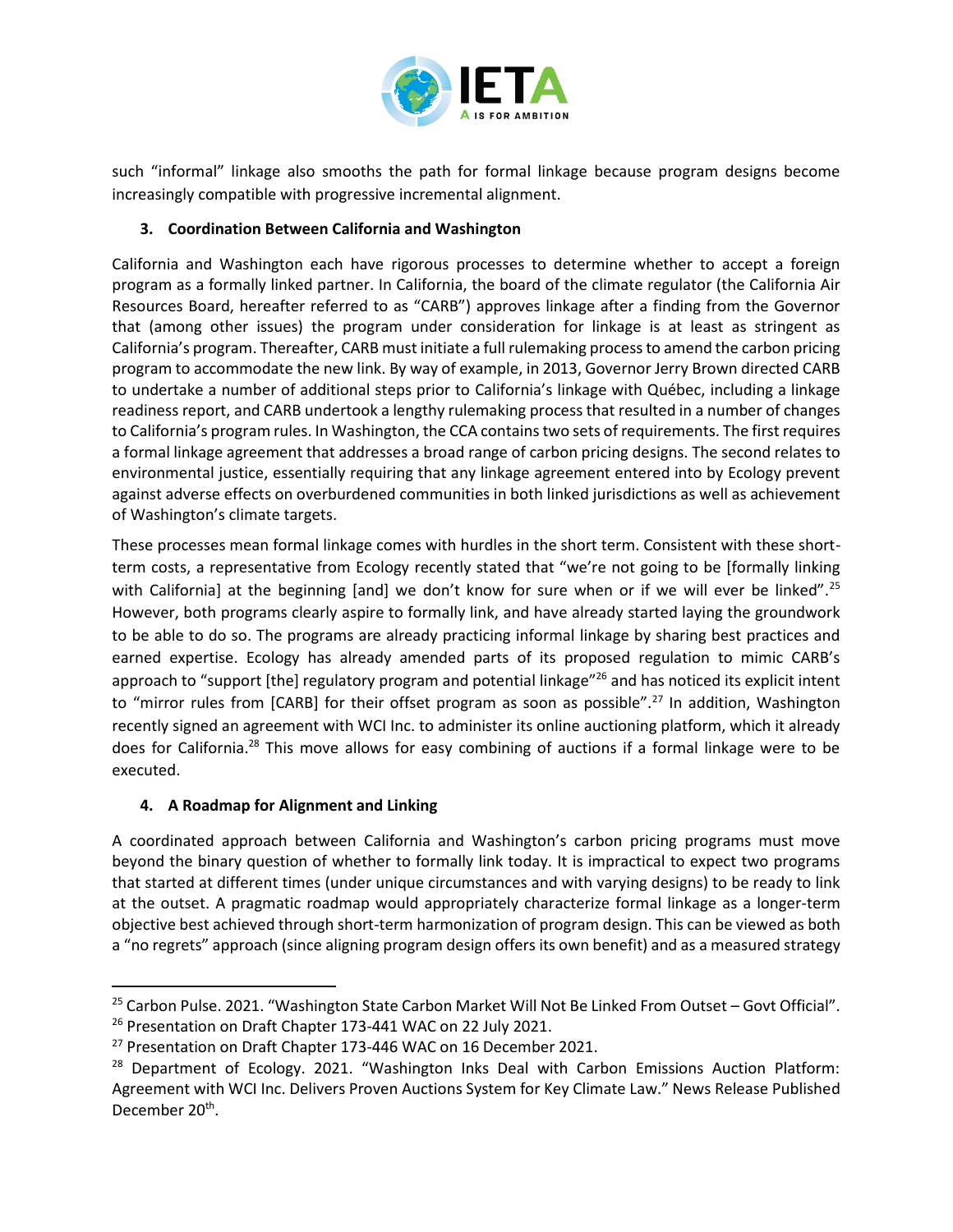

for maximizing the probability of a successful formal linkage. Speaking to the latter conceptualization, Burtraw et al. (2013) argue that incremental alignment helps ensure the long-term stability of a formal linkage because it "reduces the prospect of unanticipated difficulties" in the shared program.<sup>29</sup> Under such a pragmatic roadmap, the obstacles to formal linkage become the way, transforming into opportunities to capture a range of benefits through incremental alignment.

An approach of incremental alignment begs the question of which designs would benefit from harmonization. Table 1 evaluates alignment between Washington's developing and California's established carbon pricing programs, adapting an approach taken by Burtraw et al. (2013). The first column decomposes a carbon price into ten design elements that represent the central choices each jurisdictions' regulators make when creating a program. These elements cover the following topics: technical issues; emissions reduction goal; allocation of allowances; cost management; and, enforcement and contingencies. The next two columns assess the importance of each design element in the context of formal linkage. The second column analyzes whether or not aligning the design element is important for ensuring that the environmental integrity of both programs remains constant or further improves under formal linkage. The third column analyzes whether aligning the design element is important for reasons unrelated to environmental integrity such as distributional, equity, or political issues.

The final two columns assess the readiness of Washington and California's programs to execute a formal linkage. The fifth column analyzes whether the design element is already aligned across programs. The sixth column analyzes whether programs are ready for formal linkage based on the design element in question. If a design element is not important—based on columns two and three—or if that design element is already aligned, then we conclude that the programs are ready to formally link based on that design element. However, if a design element is important but not already aligned between these programs, then we recommend that Washington regulators prioritize these areas for alignment.

Table 1 reveals that to date the Washington and California programs seem to have aligned some of the major design elements but others need to be addressed in more depth or reevaluated in light of linkage considerations. Also, a significant number of design elements receive a designation of "to be determined", given that Washington's rulemaking is ongoing. The most important misalignments (which are highlighted) fall into five categories: noncompliance penalties; price ceilings; cap setting; allowance allocation to emissions-intensive and trade-exposed industries (EITE); and, carbon offsets.

The remainder of this paper focuses on three opportunities (listed below) to prioritize incremental alignment. For each of these design considerations, we outline differing approaches taken by California and Washington, why those differences are important, and options for aligning design. Where appropriate, we offer a recommendation on which form of alignment is preferable and outline associated benefits. By discussing these issues in detail, our aim is to capture short-term benefits through incremental alignment while simultaneously facilitating formal linkage as an outcome. We do not focus on allocations to EITE industries or carbon offsets because these complex designs seem to be in an earlier stage of formulation.

<sup>&</sup>lt;sup>29</sup> Burtraw, Dallas, Palmer, Karen, Munnings, Clayton, Weber, Paige and Matt Woerman. 2013. "Linking by Degrees: Incremental Alignment of Cap-and-Trade Markets". Resources for the Future Discussion Paper 13-04.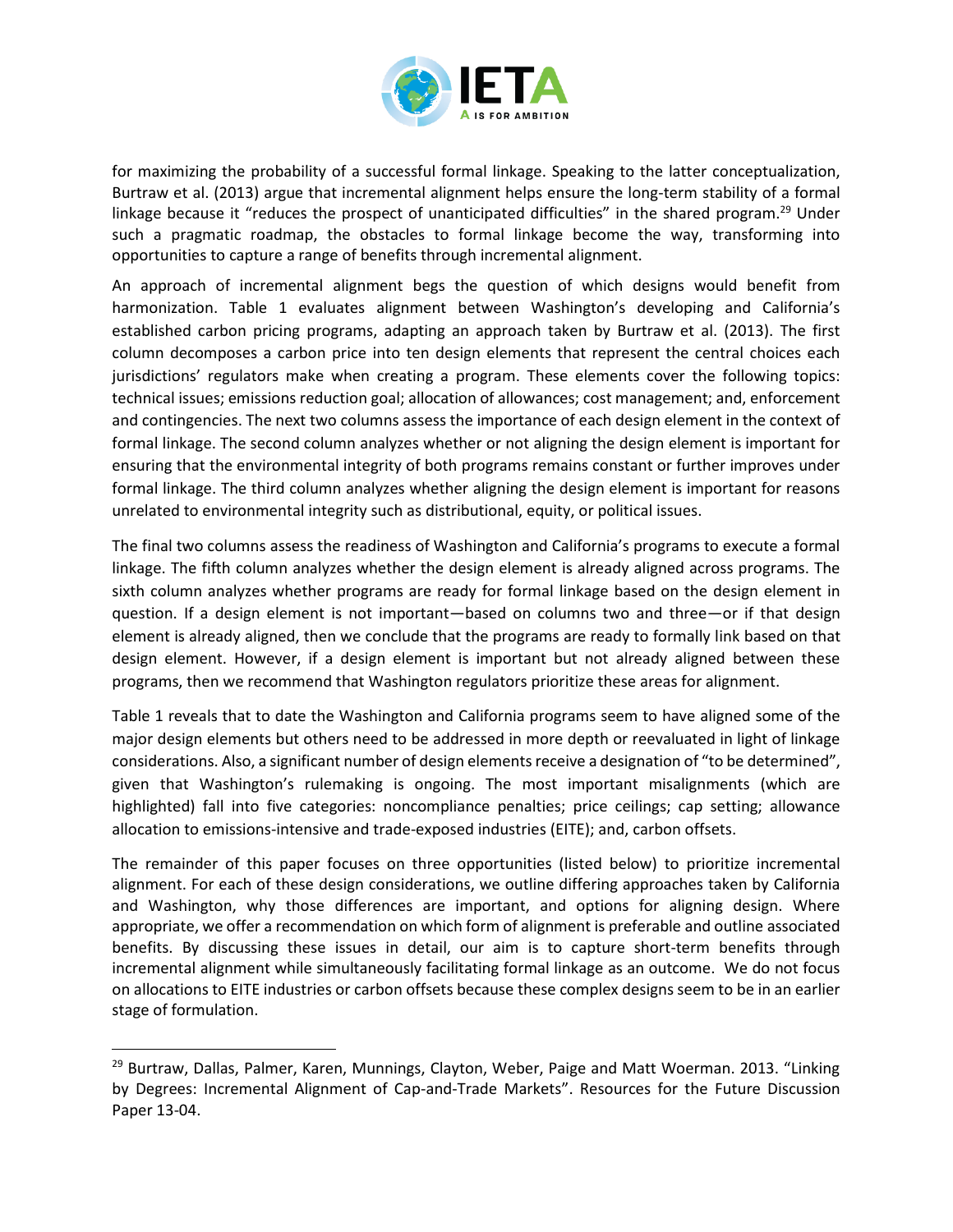

- a) Noncompliance penalties
- b) Price Ceilings
- c) Cap Setting

# **Table 1 Evaluating Alignment Across Washing and California Carbon Pricing Programs**

| <b>Design Element</b>                                    | <b>Important for</b><br><b>Environmental</b> | Important for<br><b>Policy</b> | Already<br>Aligned? | <b>Ready to</b><br>Link? |
|----------------------------------------------------------|----------------------------------------------|--------------------------------|---------------------|--------------------------|
|                                                          | Integrity?                                   | Implementation?                |                     |                          |
| <b>Technical Issues</b>                                  |                                              |                                |                     |                          |
| <b>Measurement, Reporting, and</b><br>1.<br>Verification |                                              |                                |                     |                          |
| <b>Measurement methods</b><br>a.                         | Yes                                          | Yes                            | Yes                 | Yes                      |
| Reporting of process<br>b.<br>emissions                  | Yes                                          | Yes                            | Yes                 | Yes                      |
| Reporting of fugitive<br>$C_{\star}$<br>emissions        | Yes                                          | Yes                            | <b>TBD</b>          | <b>TBD</b>               |
| Reporting of emissions from<br>d.<br>imported power      | Yes                                          | Yes                            | Yes                 | Yes                      |
| <b>Allowance Tracking System</b><br>2.                   |                                              |                                |                     |                          |
| Registries (e.g., serial<br>a.<br>number systems)        | Yes                                          | Yes                            | Yes                 | Yes                      |
| Data collection on<br>b.<br>transactions                 | <b>No</b>                                    | Maybe                          | Yes                 | Yes                      |
| Public access to data<br>C <sub>1</sub>                  | Maybe                                        | Yes                            | <b>TBD</b>          | <b>TBD</b>               |
| <b>Emissions Reduction Goal</b>                          |                                              |                                |                     |                          |
| <b>Emissions Cap</b><br>3.                               |                                              |                                |                     |                          |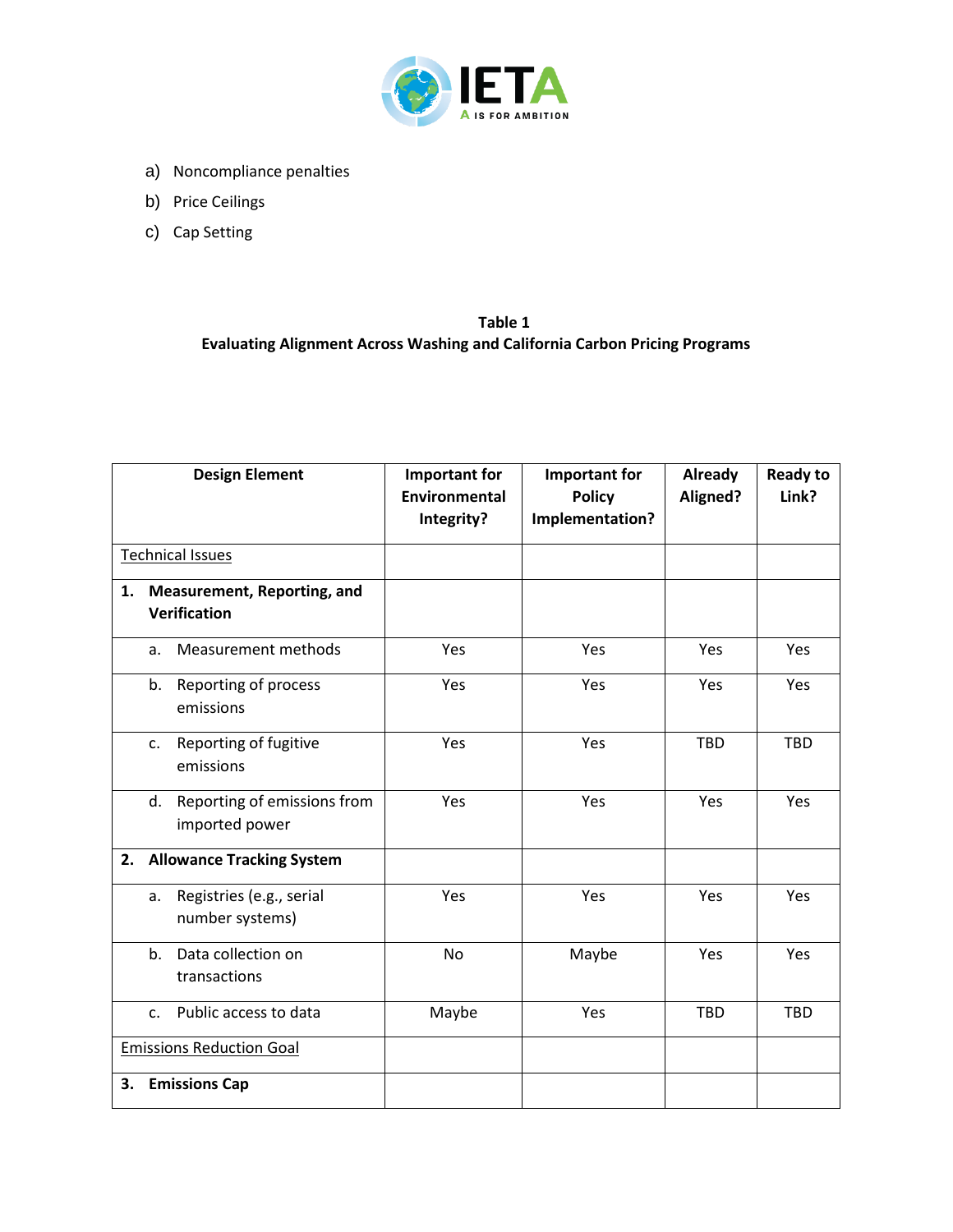

|                                 | <b>Design Element</b>                                | <b>Important for</b><br>Environmental | <b>Important for</b><br><b>Policy</b> | Already<br>Aligned? | <b>Ready to</b><br>Link? |
|---------------------------------|------------------------------------------------------|---------------------------------------|---------------------------------------|---------------------|--------------------------|
|                                 |                                                      | Integrity?                            | Implementation?                       |                     |                          |
| а.                              | Are caps defined in terms of<br>total tons?          | Yes                                   | Yes                                   | Yes                 | Yes                      |
|                                 | Are cap stringencies<br>b. .<br>coordinated?         | <b>Maybe</b>                          | <b>Maybe</b>                          | <b>No</b>           | <b>No</b>                |
| c.                              | Are programs binding?                                | Yes                                   | Yes                                   | Yes                 | Yes                      |
| d.                              | Are other policies accounted<br>for in cap setting?  | <b>Maybe</b>                          | <b>Maybe</b>                          | <b>No</b>           | <b>No</b>                |
| 4.                              | <b>Emissions Coverage</b>                            |                                       |                                       |                     |                          |
| a.                              | Covered sectors                                      | No                                    | Maybe                                 | Yes                 | Yes                      |
| b.                              | Point of regulation                                  | No                                    | Maybe                                 | Yes                 | Yes                      |
| c.                              | Compliance thresholds                                | No                                    | Maybe                                 | Yes                 | Yes                      |
| d.                              | Coverage of imported,<br>fugitive, process emissions | Yes                                   | Yes                                   | <b>TBD</b>          | <b>TBD</b>               |
| e.                              | Compliance periods                                   | No                                    | No                                    | No                  | Yes                      |
| f.                              | Compliance obligations<br>(e.g., interim retirement) | Maybe                                 | Maybe                                 | Maybe               | Maybe                    |
| <b>Allocation of Allowances</b> |                                                      |                                       |                                       |                     |                          |
| 5.                              | <b>Allocation</b>                                    |                                       |                                       |                     |                          |
| a.                              | Method of allocation to<br>electricity               | No                                    | No                                    | Yes                 | Yes                      |
| b.                              | Method of allocation to gas                          | No                                    | No                                    | Yes                 | Yes                      |
| c.                              | Method of allocation to<br>transport                 | Maybe                                 | Maybe                                 | Yes                 | Yes                      |
| $\mathsf{d}.$                   | Method of allocation to<br><b>industry EITE</b>      | <mark>Yes</mark>                      | Yes                                   | <mark>No</mark>     | <b>No</b>                |
| e.                              | Method of allocation to<br>industry non-EITE         | No                                    | No                                    | <b>TBD</b>          | <b>TBD</b>               |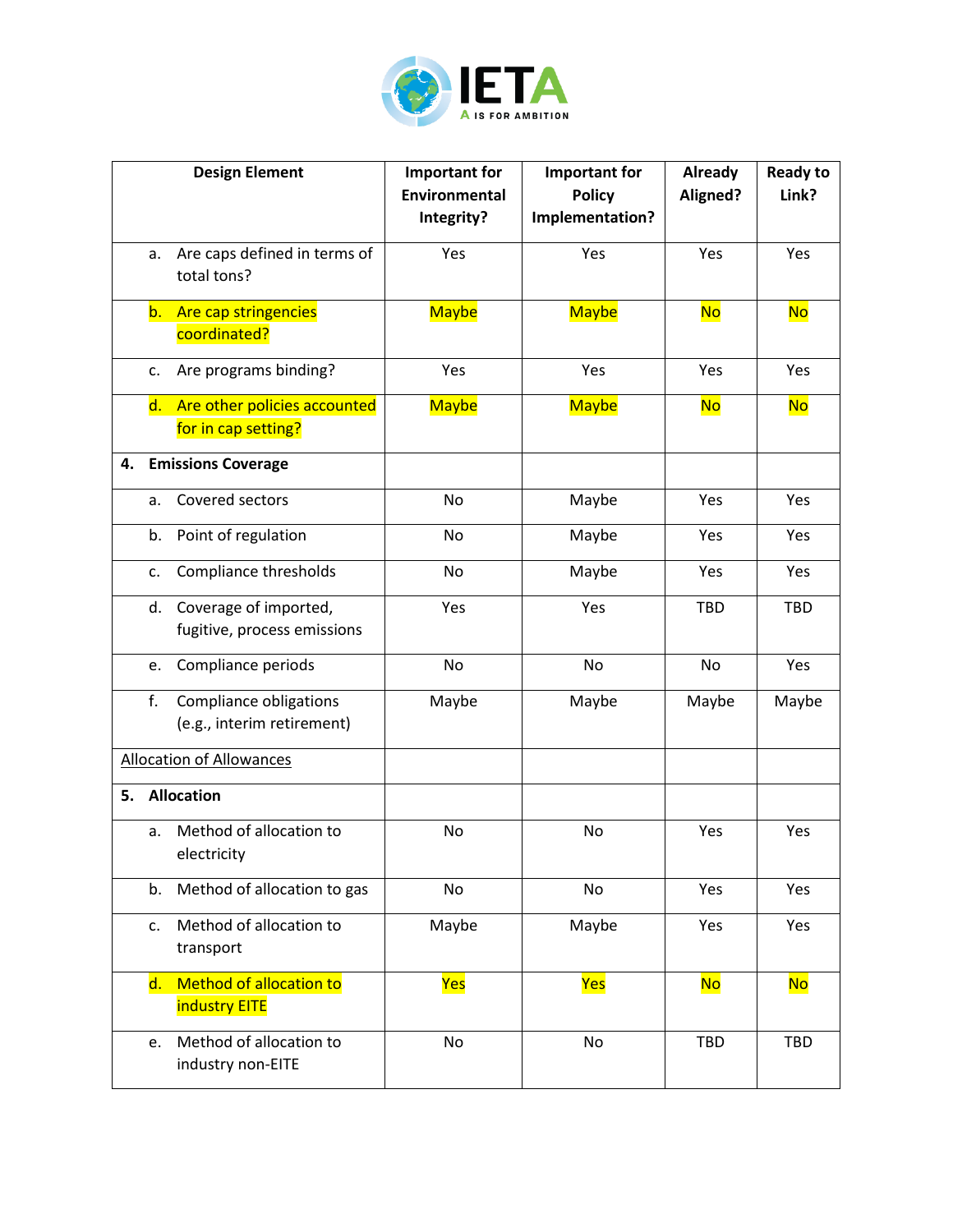

|    |    | <b>Design Element</b>                                     | <b>Important for</b><br>Environmental<br>Integrity? | <b>Important for</b><br><b>Policy</b><br>Implementation? | Already<br>Aligned? | <b>Ready to</b><br>Link? |
|----|----|-----------------------------------------------------------|-----------------------------------------------------|----------------------------------------------------------|---------------------|--------------------------|
|    |    |                                                           |                                                     |                                                          |                     |                          |
|    | f. | Treatment of entrants and<br>exits                        | <b>No</b>                                           | Maybe                                                    | <b>TBD</b>          | <b>TBD</b>               |
|    | g. | Use of revenue from<br>auctions                           | <b>No</b>                                           | Maybe                                                    | <b>TBD</b>          | <b>TBD</b>               |
|    | h. | Measures to address<br>leakage                            | Yes                                                 | Yes                                                      | <b>TBD</b>          | <b>TBD</b>               |
| 6. |    | <b>Auction Coordination</b>                               |                                                     |                                                          |                     |                          |
|    | a. | Third-party participation                                 | Maybe                                               | Maybe                                                    | Yes                 | Yes                      |
|    | b. | Purchase limit                                            | No                                                  | Maybe                                                    | Yes                 | Yes                      |
|    | c. | Auction format                                            | No                                                  | No                                                       | Yes                 | Yes                      |
|    | d. | Frequency and timing                                      | No                                                  | No                                                       | <b>TBD</b>          | <b>TBD</b>               |
|    | e. | Common auction platform                                   | No                                                  | No                                                       | Yes                 | Yes                      |
|    |    | <b>Cost Management</b>                                    |                                                     |                                                          |                     |                          |
| 7. |    | <b>Temporal Considerations</b>                            |                                                     |                                                          |                     |                          |
|    | a. | <b>Banking provisions</b>                                 | Maybe                                               | Yes                                                      | Yes                 | Yes                      |
|    | b. | <b>Quantitative restrictions</b><br>(e.g., holding limit) | No                                                  | Maybe                                                    | Yes                 | Yes                      |
|    | c. | Qualitative restrictions (e.g.,<br>value across periods)  | Maybe                                               | Maybe                                                    | TBD                 | <b>TBD</b>               |
| 8. |    | <b>Carbon Offsets</b>                                     |                                                     |                                                          |                     |                          |
|    | a. | <b>Qualitative limits</b>                                 | <b>Maybe</b>                                        | Yes                                                      | <b>No</b>           | <b>No</b>                |
|    | b. | <b>Quantitative limits</b>                                | <b>Maybe</b>                                        | Yes                                                      | <b>No</b>           | <b>No</b>                |
|    | c. | Certification protocols                                   | Maybe                                               | Yes                                                      | <b>TBD</b>          | <b>TBD</b>               |
|    | d. | Invalidation rules                                        | Maybe                                               | Yes                                                      | Yes                 | Yes                      |
|    | e. | Liability rules                                           | No                                                  | Yes                                                      | <b>TBD</b>          | <b>TBD</b>               |
| 9. |    | <b>Price Collars</b>                                      |                                                     |                                                          |                     |                          |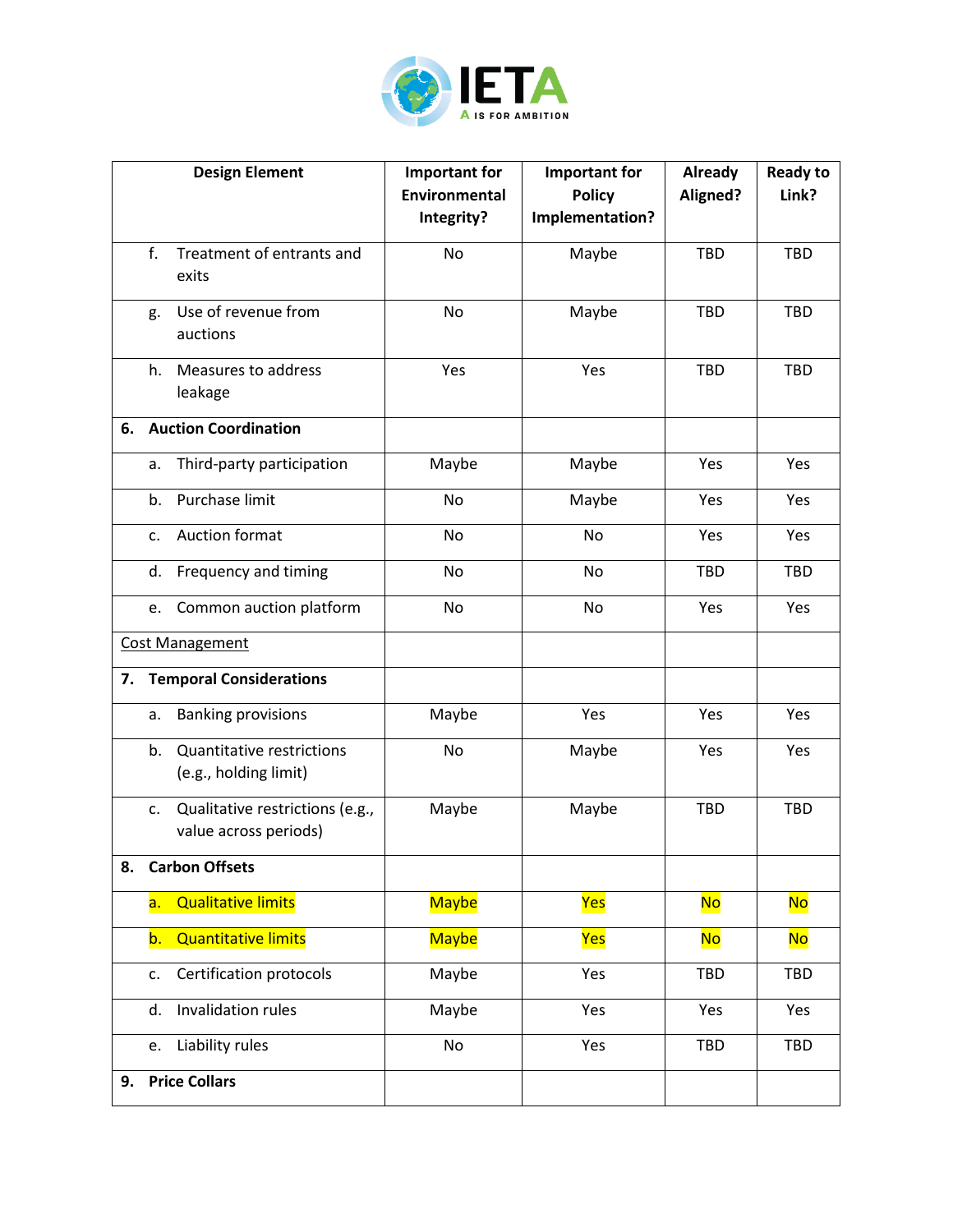

| <b>Design Element</b>                                   | Important for<br>Environmental<br>Integrity? | <b>Important for</b><br><b>Policy</b><br>Implementation? | Already<br>Aligned? | <b>Ready to</b><br>Link? |
|---------------------------------------------------------|----------------------------------------------|----------------------------------------------------------|---------------------|--------------------------|
| Price floor and rate of<br>a.<br>change                 | Yes                                          | Yes                                                      | <b>TBD</b>          | <b>TBD</b>               |
| <b>Emissions containment</b><br>b.<br>reserve           | Yes                                          | Yes                                                      | <b>No</b>           | <b>No</b>                |
| Cost containment reserve<br>c.                          | Yes                                          | Yes                                                      | <b>TBD</b>          | <b>TBD</b>               |
| Price ceiling and rate of<br>d.<br>change               | Yes                                          | Yes                                                      | <b>TBD</b>          | <b>TBD</b>               |
| Use of unsold allowances<br>e.                          | Yes                                          | <b>No</b>                                                | <b>No</b>           | <b>No</b>                |
| f.<br>Do additional allowances<br>come from within cap? | Yes                                          | Yes                                                      | <b>No</b>           | <b>No</b>                |
| <b>Enforcement and Contingencies</b>                    |                                              |                                                          |                     |                          |
| 10. Legal Provisions                                    |                                              |                                                          |                     |                          |
| Penalties for noncompliance<br>a.                       | Yes                                          | Yes                                                      | <b>No</b>           | <b>No</b>                |
| Market oversight<br>b.                                  | Yes                                          | Yes                                                      | Yes                 | Yes                      |
| Provisions for delinking<br>c.                          | Maybe                                        | Maybe                                                    | <b>TBD</b>          | <b>TBD</b>               |
| Process for regulatory<br>d.<br>updates                 | Maybe                                        | Yes                                                      | <b>TBD</b>          | <b>TBD</b>               |

#### **a. Noncompliance Penalties**

Certainty regarding noncompliance outcomes and strict enforcement is a key advantage of carbon pricing programs over more traditional forms of regulation, which often rely on legal proceedings and regulatory negotiations. In fact, many carbon pricing programs enjoy perfect compliance rates, although there are notable exceptions including, for example, regional carbon pricing programs in China.<sup>30</sup> In the context of formal linkage, noncompliance penalties do not have to be replicated word for word, but there needs to be mutual trust between programs that enforcement is equally consistent, certain, and strict.

California's program requires a regulated entity to surrender a quantity of allowances that is four times that entity's excess emissions—calculated as the difference between the compliance obligation and any

<sup>&</sup>lt;sup>30</sup> Munnings, Clayton, Morgenstern, Richard, Wang, Zhongmin and Xiu Liu. 2016. "Assessing the Design of Three Carbon Trading Pilot Programs in China". *Energy Policy* 96: 688-699.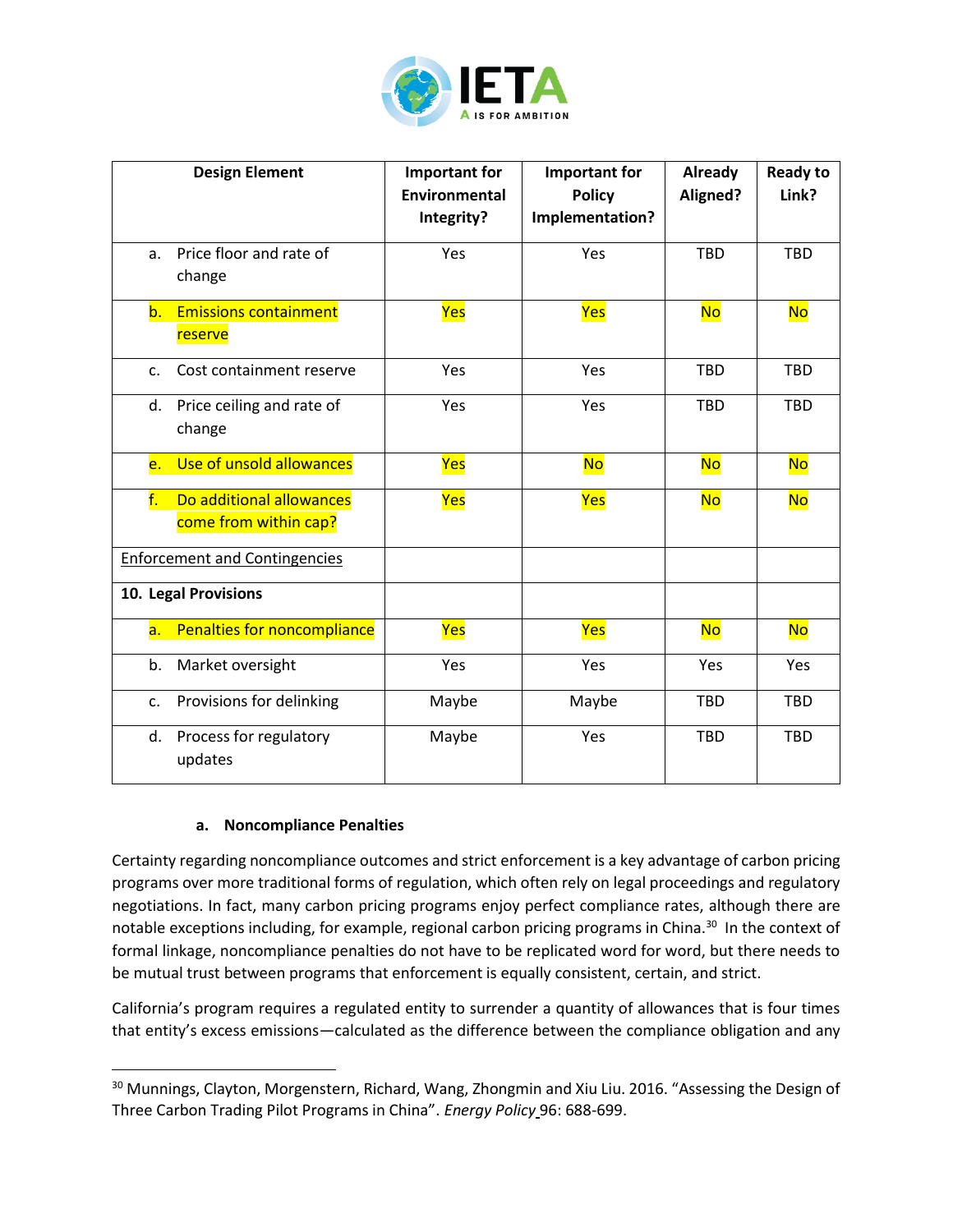

surrendered allowances or offsets by the deadline—due within five days of the auction following that deadline. Given the timing of compliance deadlines and quarterly auctions, this gives regulated entities about one month, at most, to rectify their noncompliance. If the excess emissions are not rectified under this timeframe, then additional violations and fines begin accruing. The regulation specifies that at least three-fourths of an entity's compliance shortfall must be satisfied using allowances from California or allowances from a linked partner. $31$ 

Washington's program imposes a similar requirement that a regulated entity must surrender a quantity of allowances that is four times that entity's excess emissions. The legislation gives regulated entities six months to rectify its noncompliance. If a regulated entity fails to do so, then Ecology must issue an order (involving a plan and schedule for coming into compliance), a penalty of up to 10,000 USD per day, or both. In addition, Ecology *may* impose additional financial penalties. During the first compliance period (lasting from 2023 through 2026), Ecology "may reduce the amount of penalty by adjusting the monetary amount or the number of [excess emissions].<sup>32</sup>

The difference in designs between California and Washington's approach to enforcement are enough to threaten a formal linkage. Specifically, Washington gives regulated entities more time and more outs, while granting Ecology substantial discretion to lower the strength of enforcement. Especially during the first compliance period, it seems difficult to imagine that California would feel secure in its linkage partner's ability to enforce against noncompliant regulated entities. To that end, we make the following recommendations to bolster the strength of enforcement as Ecology drafts regulations:

- In the event of failure to rectify noncompliance after six months, Ecology should commit to issuing both an order and a fine to the offending regulated entity by stating this plainly in regulation. This will bolster the strength of enforcement, thereby improving the overall effectiveness and environmental impact of Washington's program.
- During the first compliance period, Ecology should commit to not using its discretion to lower fines or the quantity of excess allowances owed. Use of discretion muddies the waters for regulators and regulated entities, in addition to diminishing smooth program functioning.

# **b. Price Ceilings**

Regulators often design carbon prices with maximum values to protect consumers against overly high costs and to limit overall volatility. The two most common tools that serve this function are "soft" and "hard" price ceilings. Soft price ceilings provide a limited volume of additional allowances, referred to as a "reserve", at a predetermined price maximum, while hard price ceilings print an unlimited volume of additional allowances at that predetermined price maximum. Allowances set aside into price ceilings are sometimes referred to as a price containment reserve. Unlike California or Quebec, Washington's program

<sup>&</sup>lt;sup>31</sup> California Cap-and-Trade Regulation, Section 95857.

<sup>&</sup>lt;sup>32</sup> Washington Climate Commitment Act, Section 23.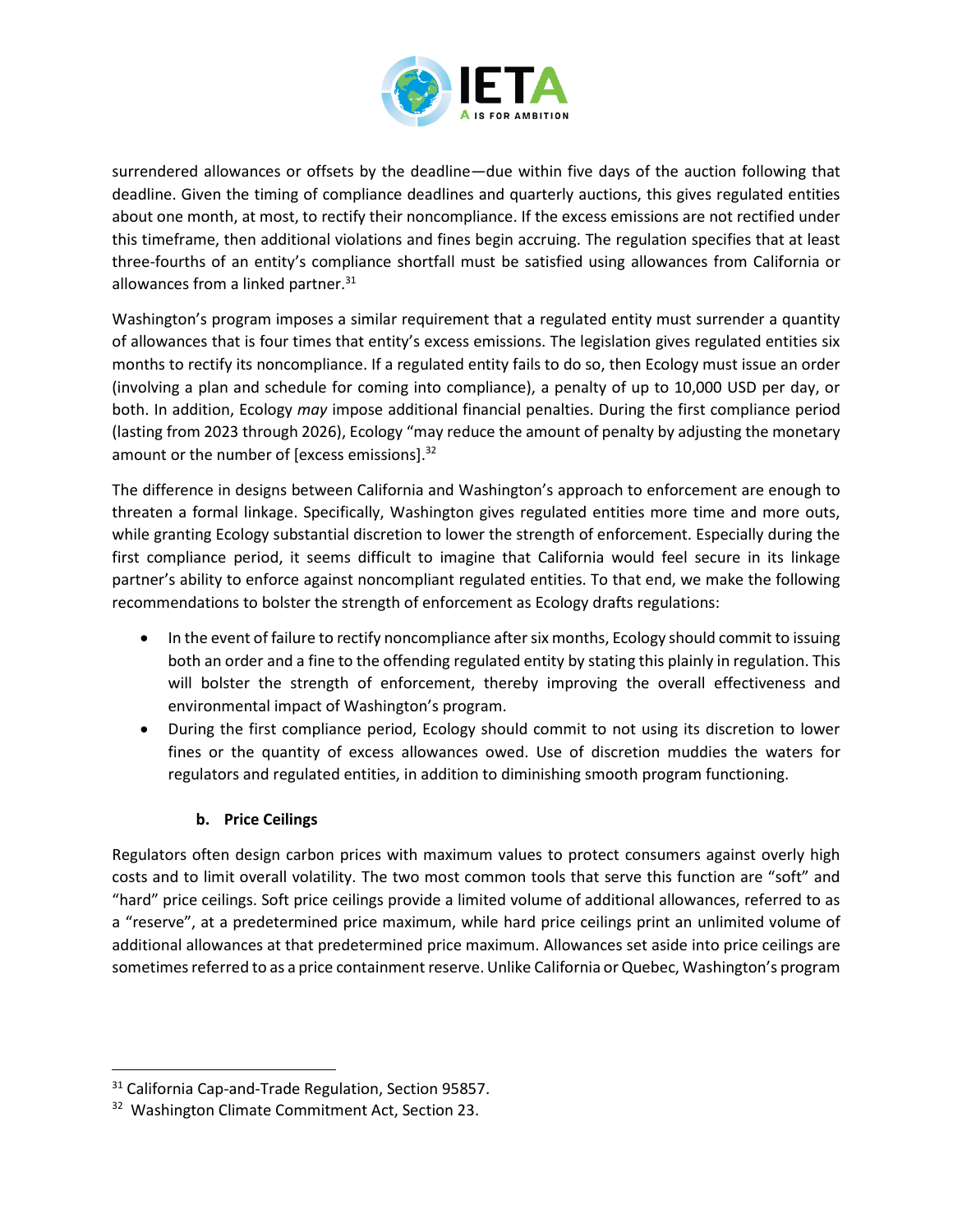

also features a similar notion—an emissions containment reserve—that withholds, rather than adds, allowance volume into the market at a predefined price. $33$ 

Historically, carbon prices have typically been relatively low and therefore have not reached the level of the ceiling.<sup>34</sup> However, recently, a carbon pricing program in the Northeast United States, the Regional Greenhouse Gas Initiative, triggered its soft price ceiling. In addition, as programs mature and take on a more prominent role in state's climate policy mixes, we are seeing carbon prices rise substantially, with California being a prime example of this new trend. Therefore, the consideration of a price ceiling is particularly timely, as more triggers will likely occur in the near future.

California's approach to price ceilings is to have three reserves, each with a trigger price. The first two are "soft" (starting with triggers at 41.40 USD and 53.20 USD in 2021) and the last one is "hard," starting with a trigger at 65.00 USD in 2021. Each price raises by 5 percent plus inflation as determined by the Consumer Price Index. The hard price ceiling introduces the possibility of increased emissions because an unlimited quantity of new allowances would be printed to keep prices at the 65.00 USD trigger price. Therefore, CARB plans to use revenues from the price ceilings to purchase carbon offsets, thereby maintaining the environmental integrity of the cap.

The CCA directs Ecology to establish a price ceiling with a trigger that increases gradually. The trigger must be equal to "the level established in jurisdictions with which [Ecology] has entered into a linkage agreement".<sup>35</sup> The CCA states that Ecology must seed the reserve with no less than 2 percent of the total quantity of allowances available from the overall budget for the corresponding compliance period. If the allowance price containment reserve runs out of allowances, then Ecology will turn to printing new allowances while using the corresponding revenues to invest in abatement, an approach clearly adopted from California's design.<sup>36</sup>

It is apparent that Washington positioned its legislation to replicate many of California's designs for a price ceiling. In this way, the programs are already incrementally aligning their design, regardless of whether they eventually formally link. Simply stating the intent to equate trigger prices with a linked jurisdiction is meaningful. That Washington has mimicked California's approach in the event of a formal link shows substantial coordination and significant forethought.

Regardless of formal linkage, Washington should build upon the positive momentum from their incremental alignment with California. One strategy for doing so would be for Washington to align its trigger price with California's levels, even ahead of formal linkage. This would increase certainty for

<sup>&</sup>lt;sup>33</sup> We do not discuss this provision here because it is IETA's understanding that, if a linkage with California were to proceed, then this provision would be dropped from the Washington program. However, if it were not dropped, then it could provide a barrier to linkage that would need to be harmonized before formal linkage and, as such, IETA would further analyze this program design.

<sup>&</sup>lt;sup>34</sup> Burtraw, Dallas and Amelia Keyes. 2018. "Recognizing Gravity as a Strong Force in Atmosphere Emissions Markets". *Agricultural and Resource Economics Review* 47 Special issue 2 (Climate Change and Land Conservation and Restoration): 201-219.

<sup>&</sup>lt;sup>35</sup> Washington Climate Commitment Act, Section 16.

<sup>&</sup>lt;sup>36</sup> Washington Climate Commitment Act, Section 18.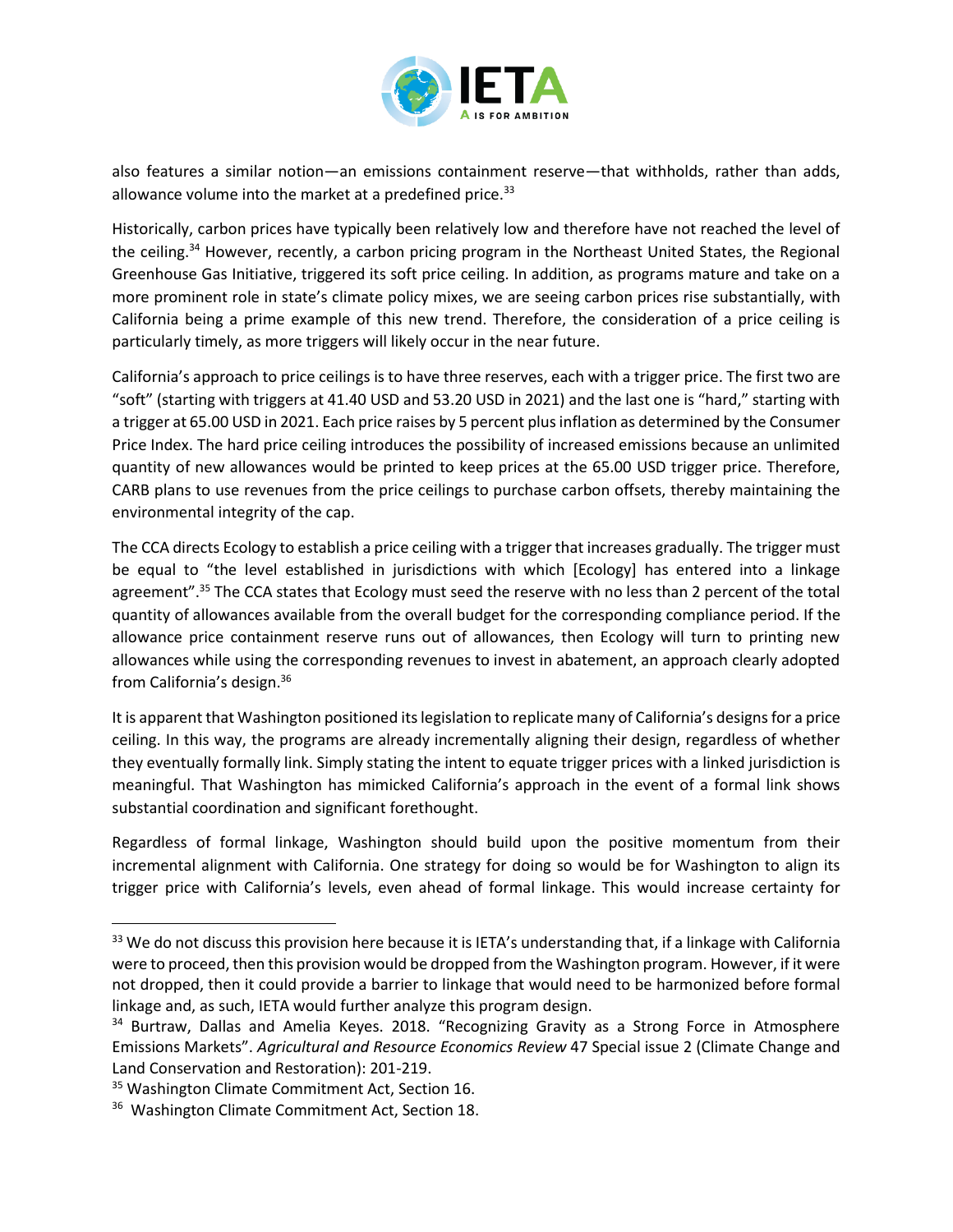

regulated entities, and it would protect against adverse competitiveness impacts as well as emissions leakage. These benefits accrue even if formal linkage never occurs.

One potential problem is that California has three price ceilings, whereas Washington seems to only envision a single price ceiling. Under a formally linked program, a price ceiling automatically propagates from one program to another when triggered. This can occur indirectly if, for example, California's first soft price ceiling were triggered and California entities immediately purchased and retired price ceiling allowances. In this scenario, the cost savings from the triggering would be communicated through changes to the carbon price observed in the joint market.<sup>37</sup> 38 For this reason, Washington should strongly consider replicating California's approach by creating three price ceilings to prepare for a formal linkage.

A final point concerns the finer details of auctions from the price containment reserve. Comments from Ecology in a recent workshop<sup>39</sup> introduce the possibility of discretionary auctions from the price containment reserve for regulated entities that are behind on their compliance efforts. This introduces uncertainty in the market and could complicate linkage efforts. Therefore, this is another area where Washington may look to align with California design. In addition, certain details around auction format differ from the designs in California, which could also prove problematic.

#### **c. Cap Setting**

Cap setting is important because it is a primary determinant of the carbon price. In turn, the difference in carbon prices between programs will be an important consideration if formal linkage negotiations begin in earnest. Because California and Washington make their own decisions about cap setting on their own timelines, there is a potential that formal linkage (or the discussion thereof) could lead both programs to strategically adopt a cap that economically benefits their respective states. In short, the program that expects to export allowances may have an incentive to adopt a less stringent cap to create surplus allowances and an importer may have an incentive to adopt a less stringent cap to reduce spending on imports.<sup>40</sup> <sup>41</sup> This incentive can be overcome in several ways, any combination of which may prove effective. Indeed, many others argue that formal linkage leads to enhanced ambition by facilitating more aggressive caps.<sup>42</sup> The overall aim of regulators should be to harmonize designs and align incentives to avoid increasing emissions and encourage decreasing emissions as a result of formal linkage.

<sup>&</sup>lt;sup>37</sup> Robert Stavins. 2007. "A US Cap-and-Trade System to Address Global Climate Change". Published for the Hamilton Project by The Brookings Institution.

<sup>&</sup>lt;sup>38</sup> Sterk, Wolfgang, Mehling, Michael, Flachsland, Christian and Wolfgang Sterk. 2009. "Linking Carbon Markets: Concepts, Case Studies and Pathways". *Climate Policy* 9(4): 341-357.

<sup>&</sup>lt;sup>39</sup> Washington Department of Ecology. Workshop on Climate Commitment Act. Hosted on 11 January 2022.

<sup>40</sup> Peter Bohm. 1992. "Distributional Impacts of Allowing International Trade in CO2 Emissions Quotas". *The World Economy* 15(1): 107-114.

<sup>41</sup> Carsten Helm. 2003. "International Emissions Trading with Endogenous Allowance Choices". *Journal of Public Economics* 87: 2732-2747.

<sup>&</sup>lt;sup>42</sup> Michael A., Metcalf, Gilbert E., and Robert N. Stavins. 2018. "Linking Climate Policies to Advance Global Mitigation". *Science* 350: 997-998. Edmonds, James, Yu, Sha, McJeon, Haewon, Forrister, Dirk, Aldy,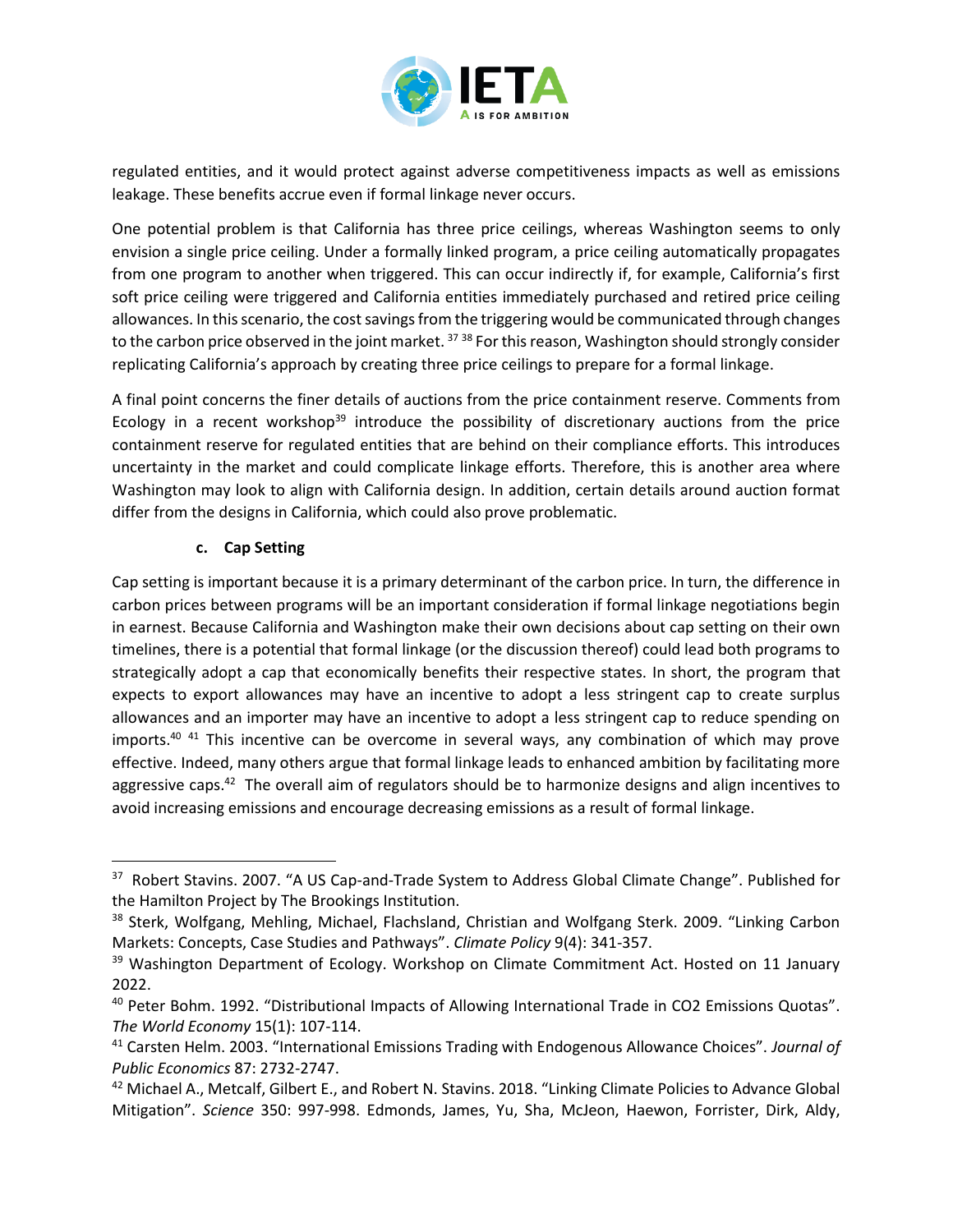

The first way is through endowing a sense of responsibility towards enhanced ambition.<sup>43</sup> In other words, insofar as the intent of the formal linkage is to reduce overall emissions more quickly, then this shared vision can inherently protect against strategically permissive caps. Successful coordination between leadership in Washington and California can play a role in creating such a shared vision.

The second way is through applying a discount rate to trading across borders. For example, if a regulated entity in Washington wants to import a California allowance to cover one ton of its emissions, then a 2% discount rate would require that entity to buy ~1.02 California allowances to cover its one ton of emissions. In this way, there is a net positive climate impact for each transaction, like the concept of "overall mitigation in global emissions" recently decided at the Conference of the Parties in Glasgow. This option clearly improves the overall abatement across linked jurisdictions, which is beneficial, but at the expense of financially penalizing trading between linked jurisdictions.<sup>44</sup> It is therefore not an ideal approach.

The third way is to incrementally align cap setting processes and timing. For example, California has a cap formula that lists each year's allowance budget from 2021 to 2050. Washington should strive to do the same as it promulgates its regulations. Separately, California undergoes its periodic Scoping Plan processes, after which cap levels are potentially modified. Washington should strive to undergo similar periodic reviews at the same time as California. This would allow for the jurisdictions to make cap setting decisions simultaneously with shared information.

A related concern is that if a program is nonbinding (that is, a carbon price of zero or a carbon price resting on the minimum "floor" price), then exports of allowances from that program to another program erodes the environmental integrity of the overall cap. In other words, in this example, the exported allowances, unlike allowances from the local jurisdiction, do not represent an opportunity cost to regulated entities of emitting one ton of emissions .<sup>45</sup> This is not a concern in California at the moment because the carbon price is high above its floor and is therefore clearly binding. Moreover, allowance price projections expect that prices will stay well above the floor for into the future. Every allowance in the program consequently represents one ton of emissions. It is unclear whether this is a concern in Washington due to a lack of modeling estimates. The cap-and-invest program has not started and there is therefore no price data to compare against California. In addition, there are not any published analyses that estimate future allowance prices in Washington.

Jospeh, Hultman, Nathan, Cui, Ryna, Waldhoff, Stephanie, Clarke, Leon, de Clara, Stefano and Clayton Munnings. 2021. "How Much Could Article 6 Enhance Nationally Determined Contribution Ambition Toward Paris Agreement Goals Through Economic Efficiency?". *Climate Change Economics* 12(2).

<sup>43</sup> Flachsland, Christian, Marschinski, Robert and Ottmar Edenhofer. 2009. "To Link or Not to Link: Benefits and Disadvantages of Linking Cap-and-Trade Systems". *Climate Policy* 9(4): 358-372.

<sup>44</sup> Piris-Cabezas, Pedro and Ruben Lubowski. 2020. "Automatic Cancellation, Overall Mitigation in Global Emissions, and Article 6 of the Paris Agreement: An Economic Analysis". Published by Environmental Defense Fund.

<sup>45</sup> Burtraw, Dallas, Munnings, Clayton, Palmer, Karen and Matthew Woerman. 2017. "Linking with Different Initial Conditions". Resources for the Future Discussion Paper.